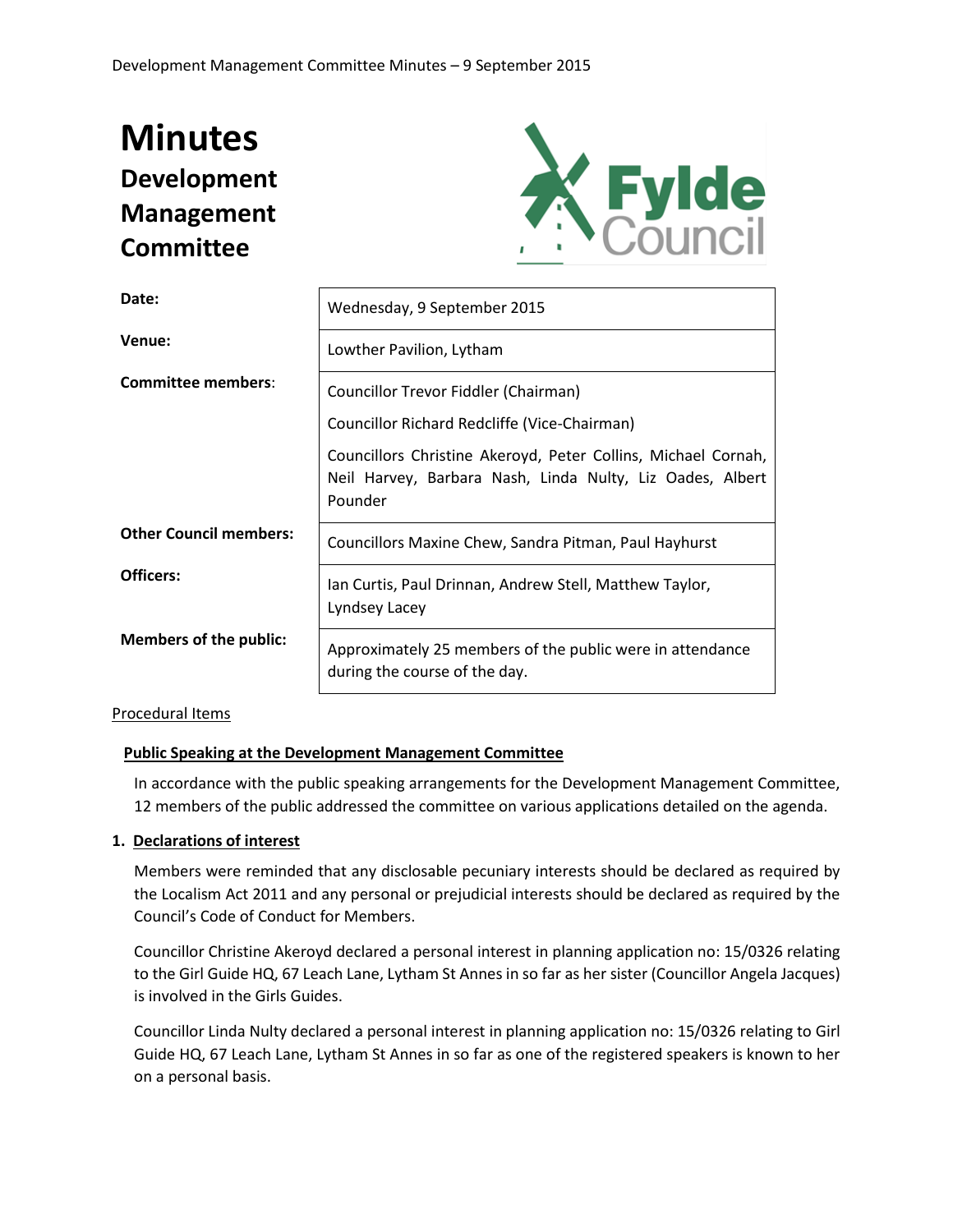## **2. Confirmation of Minutes**

RESOLVED: To approve the minutes of the Development Management Committee held on 20 August 2015 as a correct record for signature by the Chairman.

## **3. Substitute members**

There were no substitute members in attendance at the meeting.

## Decision Items

## **4. Development Management Matters**

The Committee considered the report of Mark Evans (Head of Planning and Regeneration) which set out the various planning applications. A copy of the Late Observation Schedule was circulated at the meeting.

Following detailed consideration of each application, it was RESOLVED to decide the applications as stated in the schedule attached.

(Councillor Albert Pounder was not in attendance during the consideration and voting on planning application nos: 14/0786, 15/0326, 15/0342)

(Councillor Liz Oades was not in attendance during the consideration and voting on planning application nos: 15/0326, 15/0337, 15/0447)

## **5. List of Appeals Decided**

It was reported that there were no appeal decisions to report for the period 21 August to 28 August 2015.

## **6. Wrea Green Public Realm Scheme**

Paul Drinnan (Regeneration Manager) was invited by the Chairman to present the report on the Wrea Green Public Realm Scheme. In doing so, he reported that as part of the planning permission granted for the residential development at Richmond Avenue, Wrea Green (5/12/408), a sum of £30,000 had been negotiated under the 'public realm' element of the Section 106 Agreement. He added that this was justified as Wrea Green is identified as a declared scheme within the Council's adopted Regeneration Framework, as a location that would benefit from environmental improvements.

Mr Drinnan further reported that the £30,000 had now been received from the developer. In anticipation of this funding, discussions have been on-going for some time to utilise the contribution for an upgraded street lighting scheme around The Green. It is considered that this proposal would fully accord with the objectives of the Framework and specifically in the context of improvements to Wrea Green and its designated conservation area.

Members were advised that the scheme, when implemented, will make a significant visual enhancement to the environment of The Green and its surrounding development.

Following consideration of this matter it was RESOLVED:

1. To note the intention to utilise the sum of £30,000, secured from the development of the approved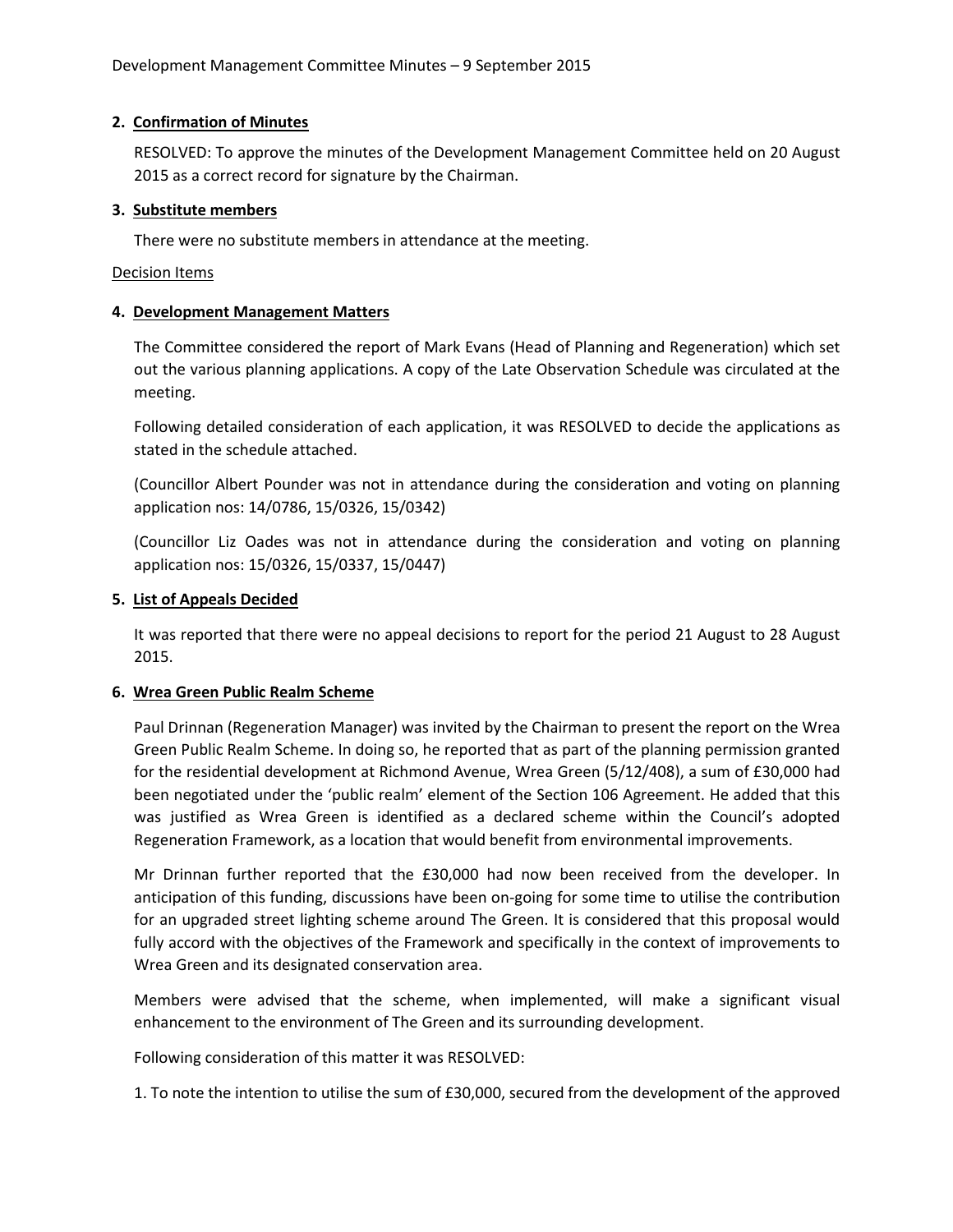residential development at Richmond Avenue, Wrea Green, for the purposes of undertaking the street lighting improvement scheme as defined within the report subject to (i) the Parish Council entering into an agreement to only use the sum for the approved scheme and subject to (ii) them returning the funds to Fylde Borough Council should the sum not be spent within the timeframe set out in the Section 106 agreement.

2. To request approval by the Chief Financial Officer, in consultation with the Chair of the Finance and Democracy Committee, for a fully-funded revenue budget increase in the sum of £30,000 to provide for the payment of a revenue grant to Ribby-with-Wrea Parish Council for the improvement works described within the report, to be funded by a S106 developer contribution for this purpose in the same amount which has been previously received by Fylde Council

3. To note that the works will be commissioned by Ribby-with-Wrea Parish Council with the support of Lancashire County Council, who will undertake the works.

-----------------------------------------

## **Fylde Borough Council copyright [2015]**

You may re-use this document/publication (not including logos) free of charge in any format or medium. You must re-use it accurately and not in a misleading context. The material must be acknowledged as Fylde Borough Council copyright and you must give the title of the source document/publication.

Where we have identified any third party copyright material you will need to obtain permission from the copyright holders concerned.

This document/publication was also available on our website at www.fylde.gov.uk

Any enquiries regarding this document/publication should be sent to us at the Town Hall, St Annes Road West, St Annes FY8 1LW, or to [listening@fylde.gov.uk.](mailto:listening@fylde.gov.uk)

--------------------------------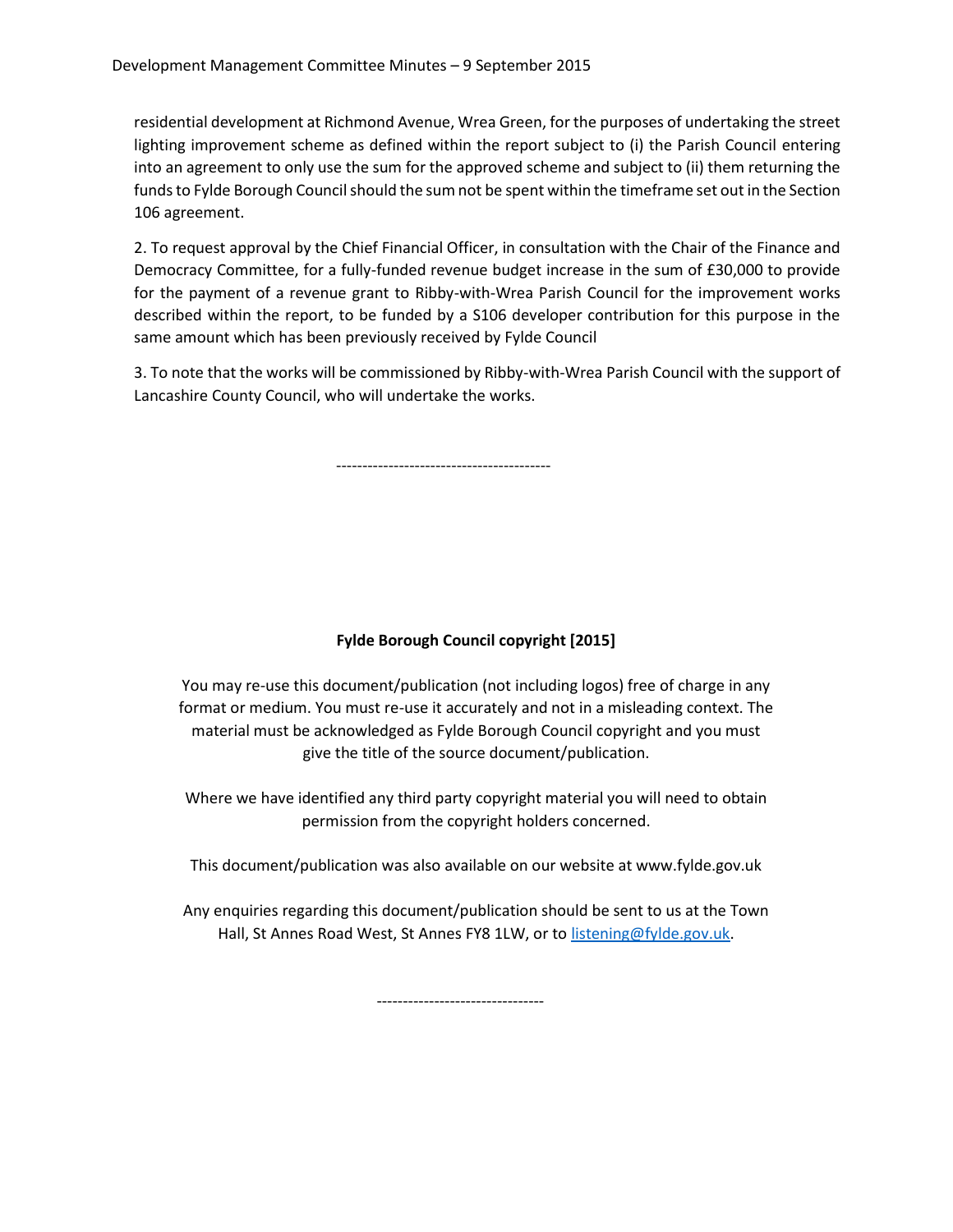## **Development Management Committee Minutes 09 September 2015**

#### **Item Number:** 1

| Application Reference: 14/0786 |                                        | <b>Type of Application:</b>                                        | <b>Outline Planning</b> |
|--------------------------------|----------------------------------------|--------------------------------------------------------------------|-------------------------|
|                                |                                        |                                                                    | Permission              |
| Applicant:                     | Hall Park Properties UK Agent :<br>Ltd |                                                                    | Mr David Hadwin         |
| Location:                      |                                        | HOLE IN ONE, FOREST DRIVE, LYTHAM ST ANNES, FY8 4QF                |                         |
| <b>Proposal:</b>               | PROPOSED WITH OTHER MATTERS RESERVED)  | OUTLINE APPLICATION FOR ERECTION OF 5 DWELLINGS (ACCESS AND LAYOUT |                         |

#### **Decision**

Outline Planning Permission :- Granted

#### **Conditions and Reasons:**

1 Application for approval of reserved matters must be made not later than the expiration of three years beginning with the date of this permission and the development must be begun not later than: (i) the expiration of three years from the date of this permission; or (ii) two years from the date of approval of the last of the reserved matters to be approved.

> To comply with the requirements of section 92 of the Town and Country Planning Act 1990 as amended by Section 51 of the Planning and Compulsory Purchase Act 2004.

- 2 This consent relates to the following plans and / or reports:
	- Location Plan drawing no. A014/144/P/01 REV. A
	- House type & typical garage, elevation and floor plans drawing no. A014/144/P/101
	- Site plans & street scene drawing no. A014/144/P/100 REV. D
	- Bat survey Envirotech dated 10th July 2015

Reason: For the avoidance of doubt and as agreed with the applicant / agent.

3 Before any works are commenced on site, details of the reserved matters of appearance, scale and landscaping shall be submitted to and approved in writing by the Local Planning Authority and the development thereafter carried out in accordance with such approval.

> Reason: The application was submitted in outline in accordance with the provisions of the Development Management Procedure Order (2015) and so these details remain to be agreed by the Local Planning Authority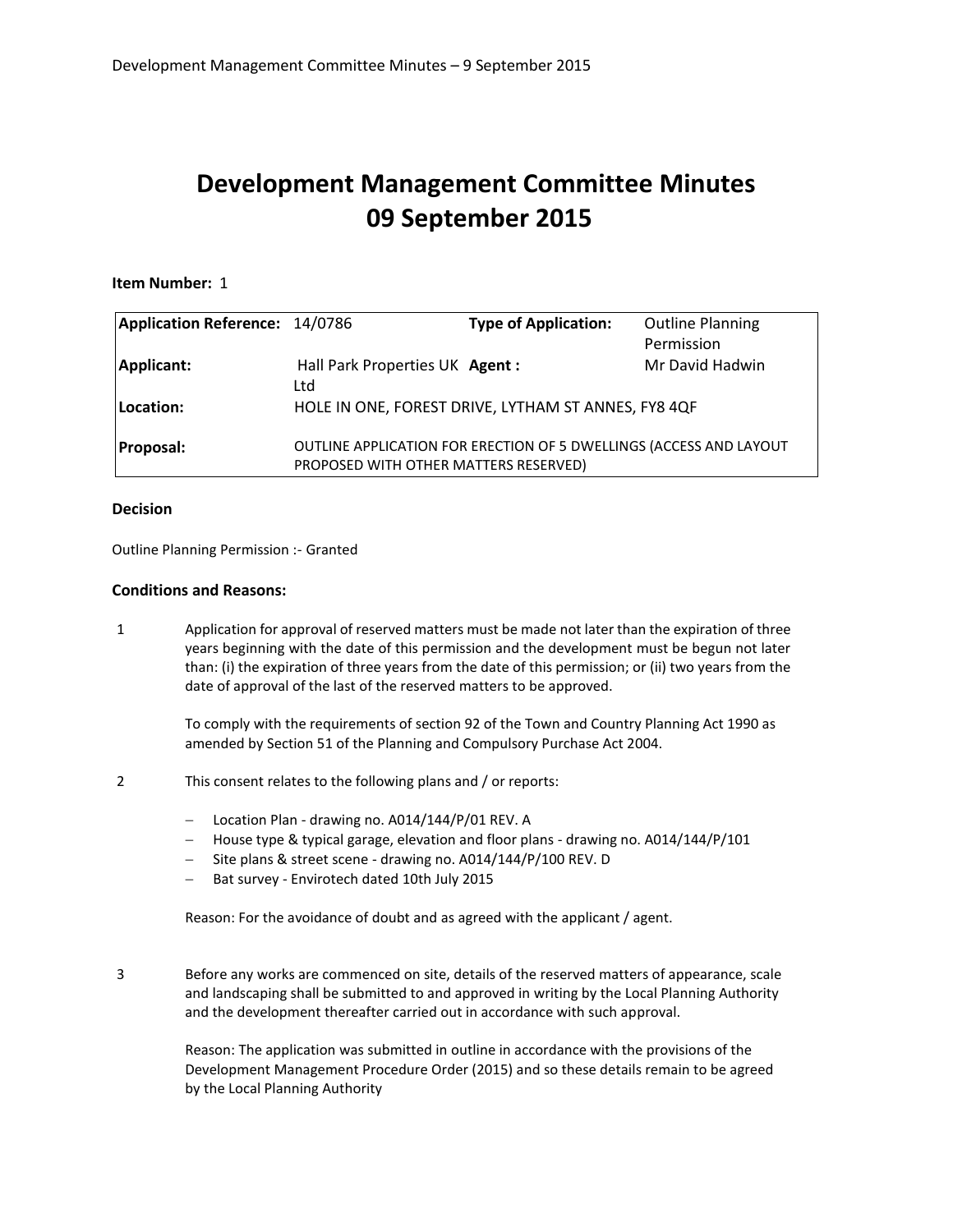4 The dwellings hereby approved shall not exceed 2 storeys in height.

To ensure that the development hereby approved is of an appropriate scale for the surrounding area as required by NPPF and Policy HL2 of the Fylde Borough Local Plan.

5 That prior to the commencement of any development hereby approved a schedule of all materials to be used on the external walls and roofs of the approved dwellings shall be submitted to and approved in writing by the Local Planning Authority. This specification shall include the size, colour and texture of the materials and shall be supported with samples of the materials where appropriate. Once this specification has been agreed it shall be utilised in the construction of the dwellings and only varied with the prior written consent of the Local Planning Authority.

> Such details are not shown on the application and to secure a satisfactory standard of development.

6 That prior to the commencement of any development details shall be submitted to and approved in writing by the Local Planning Authority of the proposed ground levels across the site, and the proposed Finished Floor Levels of the proposed dwellings. The development of the site shall be undertaken in accordance with these approved details unless any deviations are submitted to and agreed in writing by the Local Planning Authority prior to the commencement of construction of the plot in question.

> To ensure the site is constructed with a satisfactory appearance in the Countryside as required by Policy HL2 of the Fylde Borough Local Plan.

7 Prior to the commencement of the development hereby approved, full details of the means of surface water drainage of the site shall be submitted to and approved in writing by the Local Planning Authority. The surface water drainage shall not include any connections to the public foul sewer system and should it involve a Sustainable Urban Drainage System (SUDS) then details of the future management of the SUDS and a management company that will be established to oversee the maintenance of the drainage system shall form part of the submitted scheme. The approved works shall thereafter be implemented, fully commissioned and maintained on site during the development.

> Reason: To ensure a satisfactory means of drainage is provided and that there is no increase in the volumes of surface water discharged from the site.

8 Prior to the commencement of the development hereby approved, full details of the means of foul water drainage of the residential development area shall be submitted to and approved in writing by the Local Planning Authority. This approved scheme shall be implemented during the development and shall include that the development is drained on a separate system with only foul drainage connected into the foul or combined sewer.

> Reason: To ensure that appropriate measures are taken to provide suitable drainage from the site as required by Policy EP25 of the Fylde Borough Local Plan.

9 Prior to the commencement of development full details of the following access arrangements shall be submitted to and agreed in writing by the local planning authority.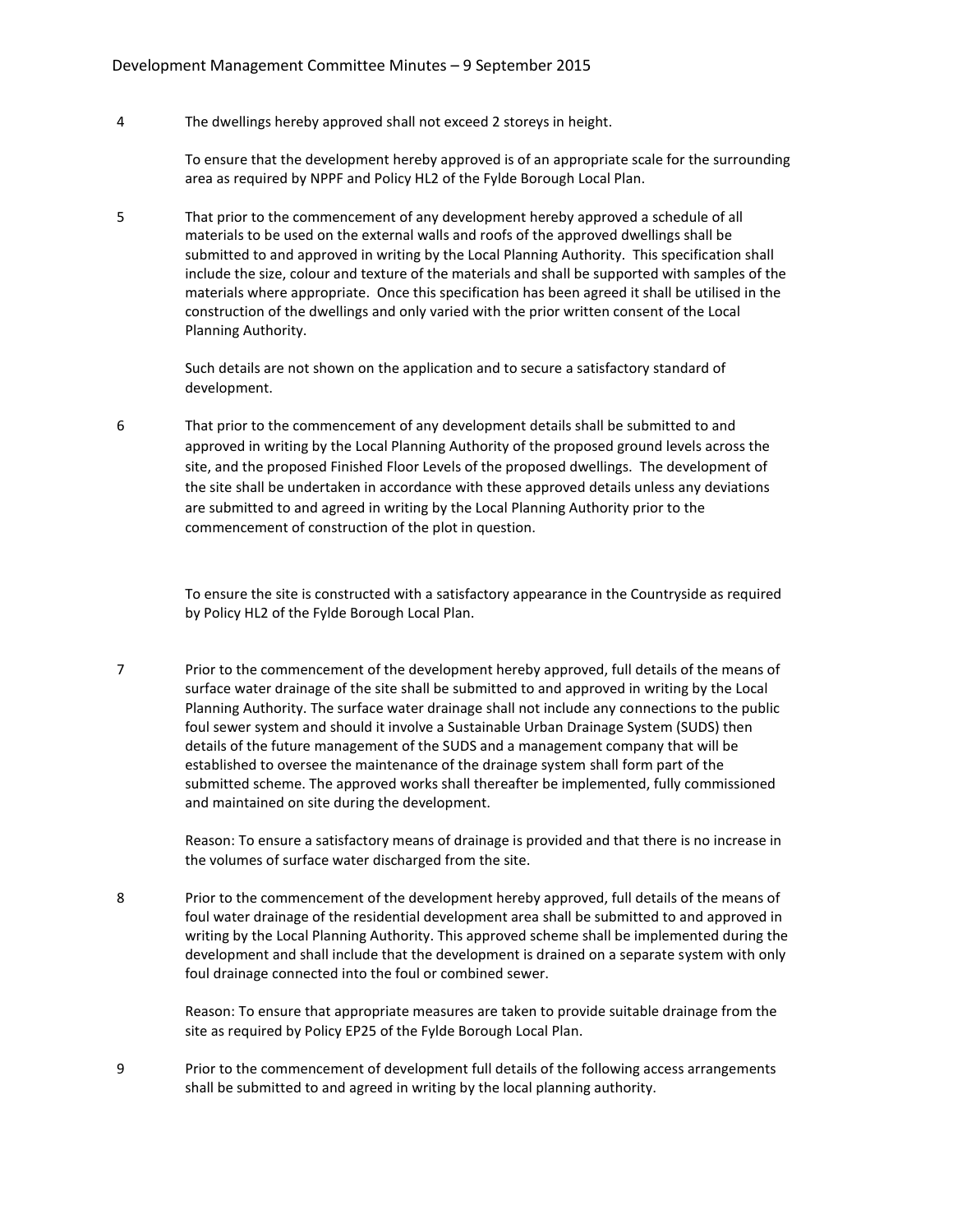- the construction and surface materials for the new access road and associated footway
- the modification of the existing footway to Forest Drive to accommodate the new access
- $-$  the reinstatement of the existing access point and associated footway to serve plot 1
- the surfacing and modification of access arrangements to communal parking areas numbered 1-4 and 5-14 on the approved site plan
- the connection of the new access road to the existing service road for the commercial units to provide an uninterrupted circulatory route through the site.

This scheme shall include details of the phasing of the works although this shall confirm that all works are to be completed and available for use no later than the first occupation of any dwelling hereby approved.

Reason: To ensure satisfactory arrangements for the access and parking associated with the development as required by criteria 9 of Policy HL2 and NPPF.

10 Prior to the commencement of development details and samples of materials of all boundary treatments around the site perimeter, between individual neighbouring plots and between plots and the internal roadway shall be submitted to and agreed in writing with the Local Planning Authority. Thereafter the agreed boundary treatment shall be constructed in accordance with the details agreed and retained in the approved form unless previously agreed in writing by the local planning authority.

> To provide an appropriate finished appearance of the development and to maintain an appropriate level of privacy between dwellings as required by Policy HL2 of the Fylde Borough Local Plan.

- 11 No development shall take place, including any works of demolition, until a Construction Method Statement has been submitted to, and approved in writing by, the local planning authority. The approved statement shall be adhered to throughout the construction period. The statement shall provide for:
	- the identification of the site access for construction traffic
	- the parking of vehicles for customers of the nearby commercial units
	- the parking of vehicles of site operatives and visitors
	- loading and unloading of plant and materials
	- storage of plant and materials used in constructing the development
	- the erection and maintenance of security hoarding including decorative displays and facilities for public viewing, where appropriate
	- wheel washing facilities
	- measures to control the emission of dust and dirt during construction
	- a scheme for recycling/disposing of waste resulting from demolition and construction works
	- hours of operation

Reason: To maintain the safe operation of the pedestrian and highway network in the area during construction given the proximity to residential properties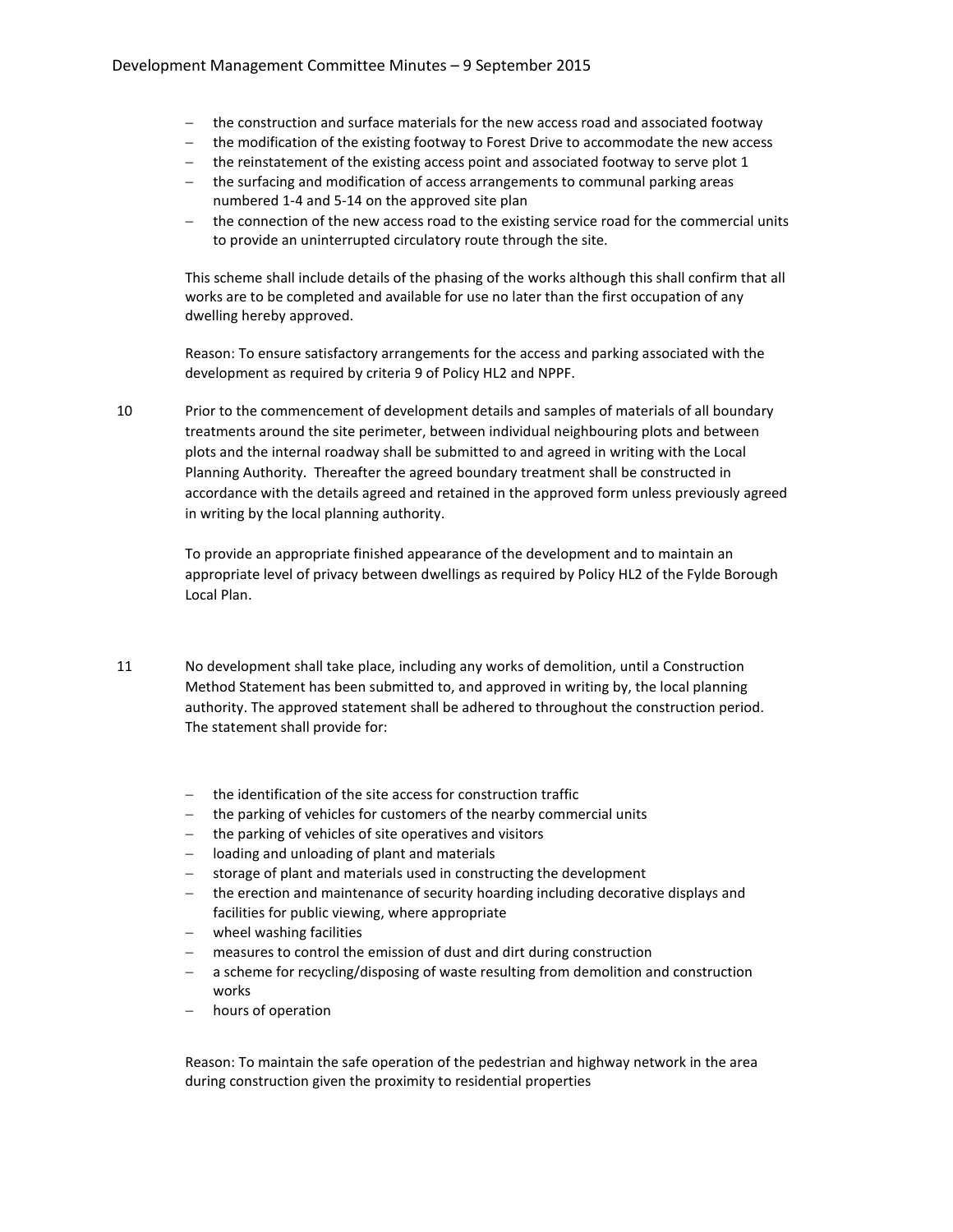12 Prior to any development activity commencing, the area of trees surrounding the site, known as Mill Hill Wood, which is protected by Fylde Council Tree Preservation Order 1976/1 will be secured by erecting HERAS fencing at the woodland edge. The purpose of this fencing is to create an exclusion zone to prevent any part of the woodland being used for operational activities. Where break-out of the current hard surface near the woodland is necessary, the HERAS fencing may be temporarily removed by agreement with the Council's Tree Officer, to be replaced as soon as this operation is completed.

Within, or at the perimeter of the woodland, all of the following activities are prohibited:

- Lighting of fires;
- Storage of site equipment, vehicles, or materials of any kind;
- The disposal of arisings or any site waste;
- Any mechanical excavation;
- Trenching;
- The washing out of any containers used on site;
- Disposal of unused construction materials.
- HERAS fencing must not be removed without the prior agreement of the Local Planning Authority. Any work to retained trees to facilitate development or site activity must (a) be agreed in advance with the Local Planning Authority and (b) must meet the requirements of BS3998:2010 Tree Work - recommendations.
- Removal of the current hard surfacing within 3 metres of the woodland edge **must not be done using mechanical means**. Hand-tools will be used to break-out and take away the existing hard surfacing within this 3 metre generic root protection area.
- Where tree roots larger than 25mm are encountered during manual excavation, they will be neatly severed using handsaws, and soil replaced around them as soon as practicable afterwards.

Reason: To ensure that tree root damage and damage to the aerial parts of retained trees is avoided, as well as to prevent access to the woodland area to contractors during the demolition and development process, so that the woodland's health and public visual amenity is not diminished by development activity.

13 The development hereby approved shall be implemented in accordance with the mitigation strategy set out in the 'Envirotech Bat Survey' dated 1st June 2015 received by the LPA 13th July 2015 or any replacement report or survey that is undertaken and subsequently approved by the Local Planning Authority should the development not be implemented within 12 months of the date of the existing report).

> To safeguard the population of Bats during the development as they are protected species; in accordance with Policy EP19 of the Fylde Borough Local Plan, as altered (October 2005) and Paragraphs 117 and 118 of the NPPF.

14 Prior to commencement of demolition of the existing public house building temporary bat roosting boxes shall be erected on nearby trees. The number of boxes, design and location shall first have been submitted to and agreed in writing by the Local Planning Authority. Thereafter the approved bat boxes shall be provided and ready for use prior to demolition.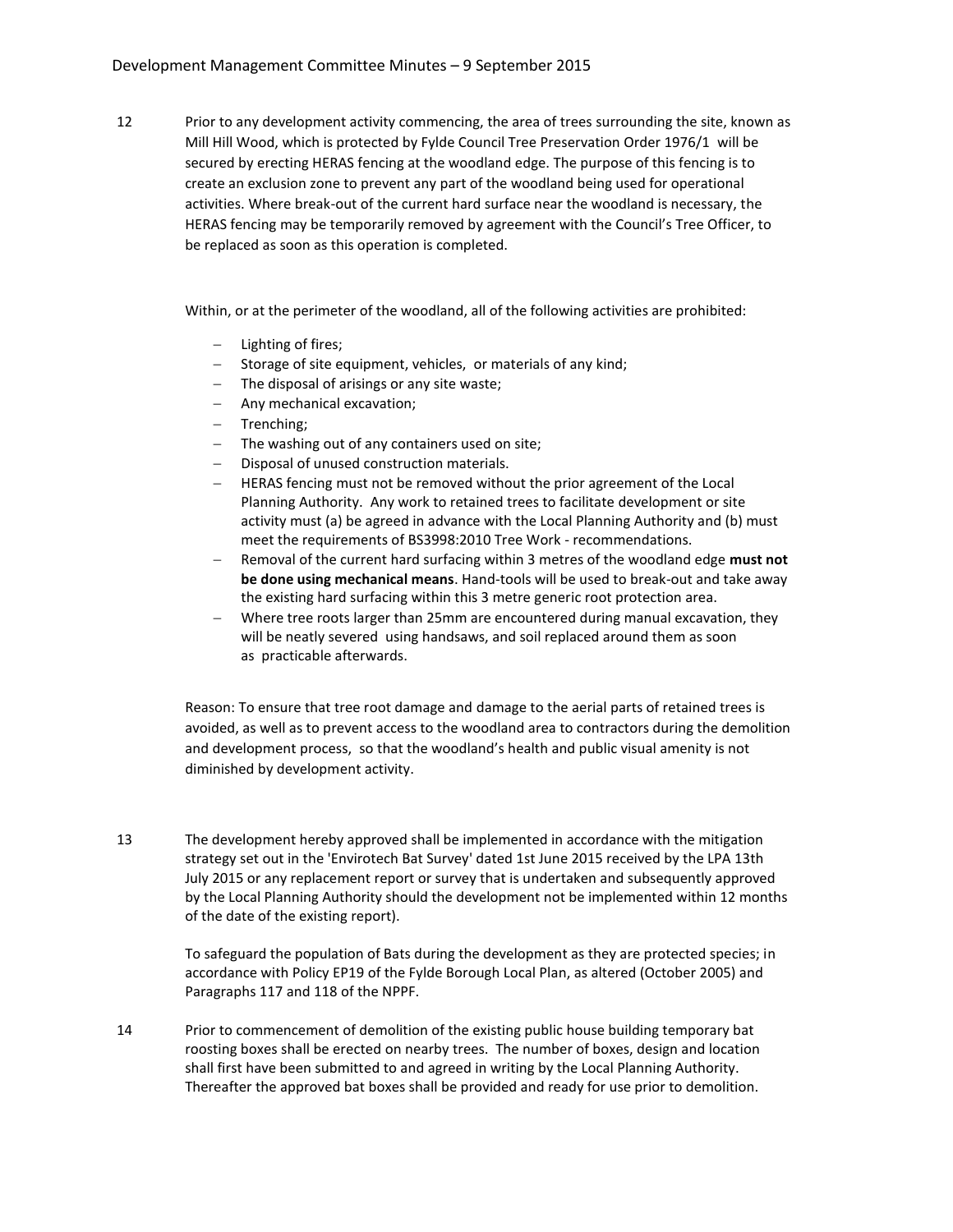To safeguard the population of Bats during the development as they are protected species; in accordance with Policy EP19 of the Fylde Borough Local Plan, as alterered (October 2005) and Paragraphs 117 and 118 of the NPPF.

15 Notwithstanding the provision of Article 3, Schedule 2, Part 1, Class(es) A, B, C, D, E, F and G of the Town and Country Planning General Permitted Development (England) Order 2015 [or any Order revoking or re-enacting that Order], no further development of the dwelling[s] or curtilage(s) relevant to those classes shall be carried out without Planning Permission.

[CLASS VARIABLES

- A House Extensions.
- B&C Roof Extensions/alterations
- D Porches
- E Curtilage buildings
- F Hardstanding
- G Chimneys
- H Satellite antenna]

To ensure that the Local Planning Authority has control over any future development of the dwelling[s] which may adversely affect the character and appearance of the dwelling[s] and the surrounding area

16 Notwithstanding the provision of Class(es) A of Part 2 to Schedule 2 in Article 3 of the Town and Country Planning General Permitted Development) (England) Order 2015 [or any Order revoking or re-enacting that Order], no further development of the dwelling[s] or curtilage(s) relevant to those classes shall be carried out without Planning Permission.

[CLASS VARIABLES

- A Gates, walls, fences
- B New access
- C Exterior treatment]

To ensure that the Local Planning Authority has control over any future development of the dwelling[s] which may adversely affect the character and appearance of the dwelling[s] and the surrounding area.

#### **Informative notes:**

- 1. This consent requires the construction, improvement or alteration of an access to the public highway. The off-site highway works requires an appropriate legal agreement with the highway authority to be signed prior to any works being carried out within the highway. Only the Highway Authority or a contractor approved by the Highway Authority can carry out these works and therefore before any access works can start you must contact the Environment Directorate for further information by telephoning the Area Manager South 01772 538560 or writing to the Area Manager South, Lancashire County Council, Cuerden Way, Bamber Bridge, Preston PR5 6BS quoting the planning application number.
- 2. The Local Planning Authority (LPA), in reaching this decision, has followed the guidance in paragraphs 186 and 187 of the National Planning Policy Framework. The Framework advises that the LPA should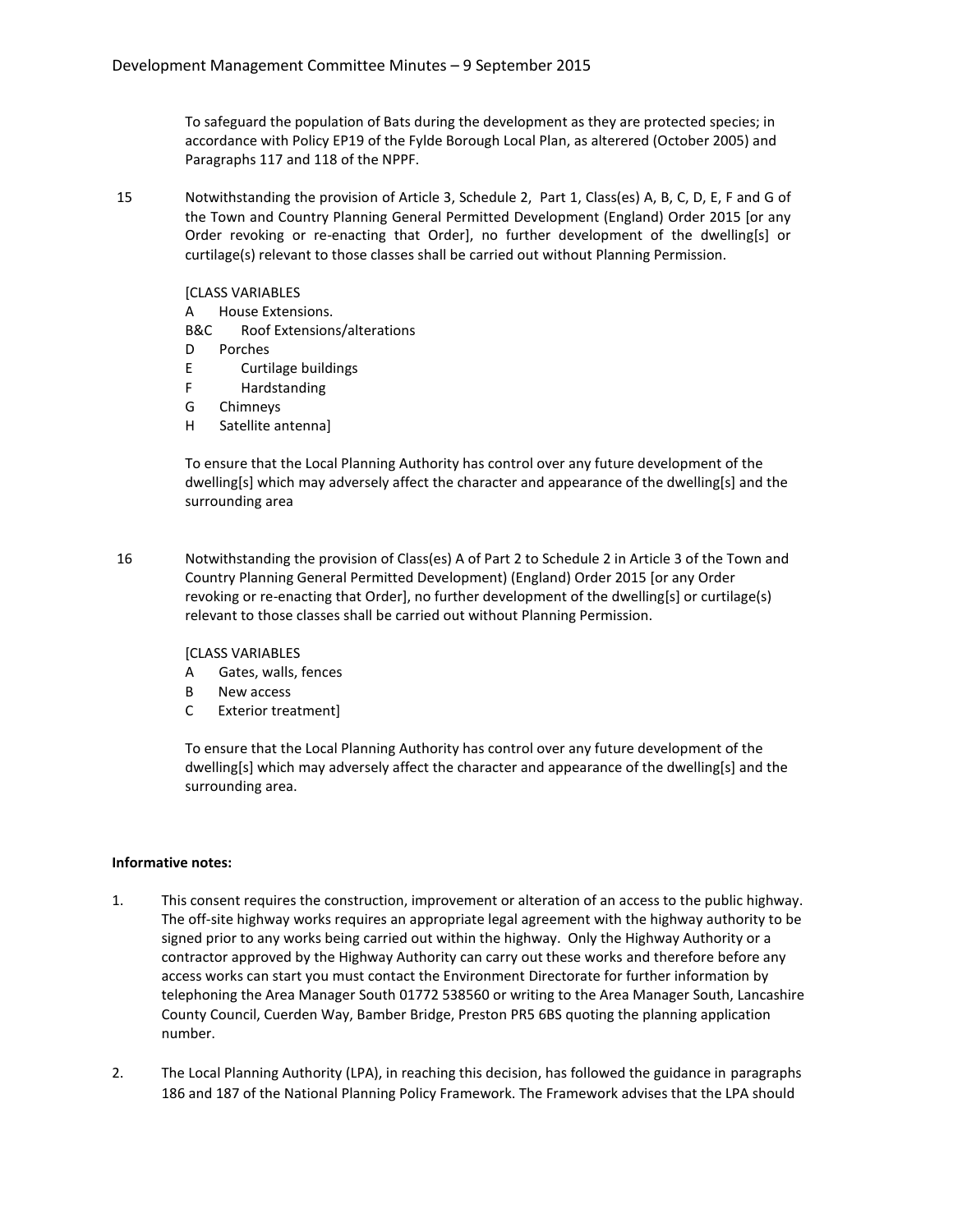work proactively with applicants to secure developments that improve the economic, social and environmental conditions of the area. This has been demonstrated by:

- Providing advice to the applicant/agent during the course of the application on potential problems and possible solutions
- Securing revised plans during the course of the application which have overcome initial problems

#### **Item Number:** 2

| Application Reference: 15/0326 |                       | <b>Type of Application:</b>                                                                                                     | <b>Full Planning Permission</b> |
|--------------------------------|-----------------------|---------------------------------------------------------------------------------------------------------------------------------|---------------------------------|
| Applicant:                     | Ms Allen              | Agent :                                                                                                                         | Ben Jurin Architecture<br>Ltd   |
| Location:                      |                       | GIRL GUIDE H Q, 67 LEACH LANE, LYTHAM ST ANNES, FY8 3AN                                                                         |                                 |
| <b>Proposal:</b>               | ANCILLARY DEVELOPMENT | PROPOSED ERECTION OF TWO STOREY BUILDING PROVIDING REPLACEMENT<br>GIRLGUIDING FACILITY WITH ASSOCIATED LANDSCAPING, PARKING AND |                                 |

#### **Decision**

Full Planning Permission :- Application Deferred

#### **Reason**

1 The decision on the application was deferred to allow a Committee site visit and to allow further discussions between officers and the applicant/agent in an attempt to resolve outstanding issues of concern.

#### **Item Number:** 3

| Application Reference: 15/0337 |                                  | <b>Type of Application:</b>                                       | <b>Full Planning Permission</b> |
|--------------------------------|----------------------------------|-------------------------------------------------------------------|---------------------------------|
|                                |                                  |                                                                   |                                 |
| Applicant:                     | Lightsource SPV 153 Ltd Agent :  |                                                                   | Lightsource Renewable           |
|                                |                                  |                                                                   | Energy Ltd                      |
| Location:                      |                                  | STAINING WOOD, PRESTON NEW ROAD, WESTBY WITH PLUMPTONS,           |                                 |
|                                | PRESTON, PR4 3PH                 |                                                                   |                                 |
| <b>Proposal:</b>               |                                  | INSTALLATION OF A 4.9 MW SOLAR FARM AND ASSOCIATED INFRASTRUCTURE |                                 |
|                                |                                  | INCLUDING PV PANELS, MOUNTING FRAMES, INVERTER, TRANSFORMER, POLE |                                 |
|                                | MOUNTED CCTV CAMERAS AND FENCING |                                                                   |                                 |

### **Decision**

Full Planning Permission :- Delegated authority to the Head of Planning and Regeneration to GRANT planning permission subject to the completion of a Habitat Regulations Assessment in accordance with Regulations 61 and 62 of the Conservation of Habitats and Species Regulations 2010 and the following conditions (or any amendment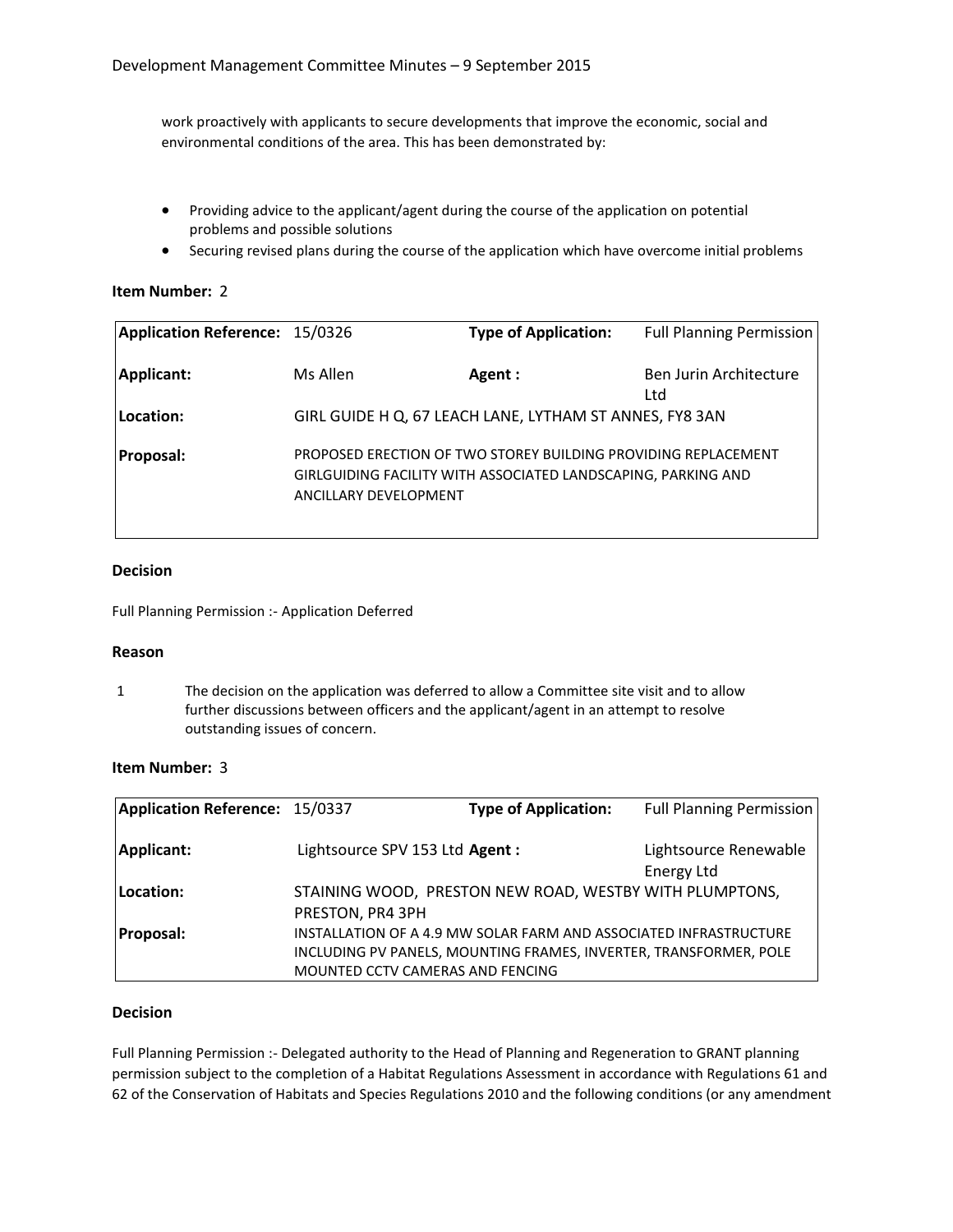to the wording of these conditions or additional conditions that the Head of Planning & Regeneration believes is necessary to make otherwise unacceptable development acceptable):

#### **Conditions and Reasons**

1 The development must be begun not later than the expiration of three years beginning with the date of this permission.

> Reason: To comply with the requirements of section 91 of the Town and Country Planning Act 1990 as amended by Section 51 of the Planning and Compulsory Purchase Act 2004.

- 2 This permission relates to the following plans:
	- Drawing no. STW\_02
	- Drawing no. STW 034-11
	- Drawing no. L.0315\_06-G
	- Drawing no. TYP\_P\_E\_3L
	- Drawing no. CCTV\_01
	- Drawing no. CSR\_01
	- Drawing no. ID 01
	- $-$  Drawing no. TD 01
	- Drawing no. TC\_01
	- $-$  Drawing no. DNO 01
	- Drawing no. CB\_01
	- Drawing no. AT 01
	- Drawing titled 'Road Cross Section'
	- Drawing titled 'Deer Fence inc. Mammal Gate'

The development shall be carried out in complete accordance with the approved drawings.

Reason: For the avoidance of doubt and to ensure a satisfactory standard of development in accordance with the policies contained within the Fylde Borough Local Plan and the National Planning Policy Framework.

3 Notwithstanding any description of materials in the application and the requirements of condition 2 of this permission, none of the ancillary buildings shown on drawing no. STW 034- 11 shall be erected until details of the materials to be used on their external surfaces have been submitted to and approved in writing by the Local Planning Authority. Such details shall include the type, texture, colour and finish of the materials. The ancillary buildings shall be constructed in accordance with the duly approved materials, and retained as such for the lifetime of the development.

> Reason: In order to ensure use of appropriate materials which are sympathetic to the character of the site and its surroundings in accordance with the requirements of Fylde Borough Local Plan policy EP11 and the National Planning Policy Framework.

4 Within five days of the solar farm first becoming operational, the site operator shall issue written confirmation notifying the Local Planning Authority of the date upon which that use commenced. The solar arrays and all associated appurtenances hereby approved shall be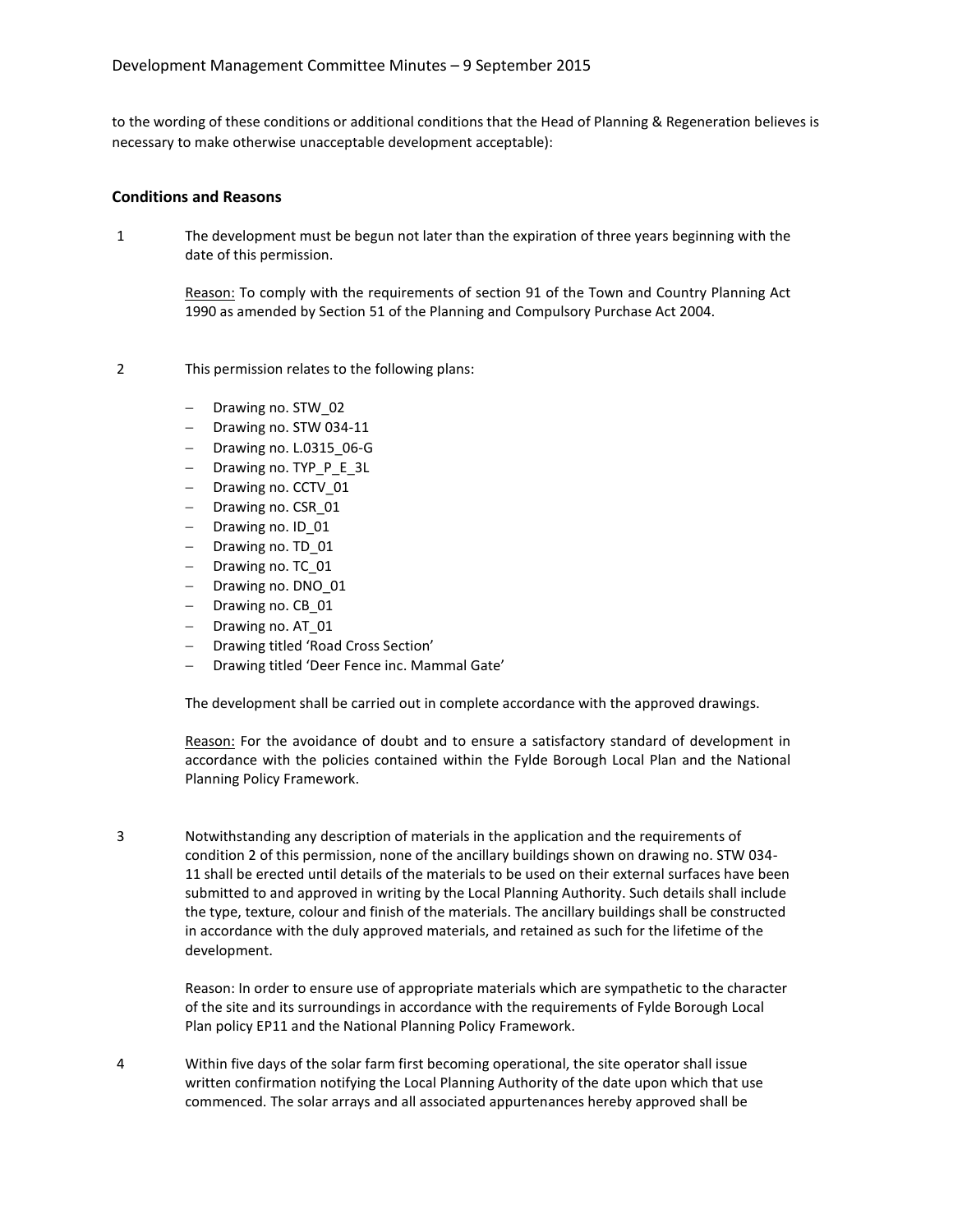removed from the site on or before the expiration of 30 years from the date that the solar farm first became operational and the land restored to its former appearance in accordance with a restoration scheme which has first been submitted to and approved in writing by the Local Planning Authority. The restoration scheme shall be submitted not later than 12 months prior to the expiration of the 30 year period and shall include:

(i) Details and a schedule for the dismantling of all apparatus (including hardstandings) associated with the solar farm.

(ii) Details and a schedule of all surface treatment and landscaping works required to return the site to its former agricultural use.

(iii) A timetable for implementation.

The restoration scheme shall thereafter be implemented in accordance with the duly approved details and timetable contained therein.

Reason: The solar farm has a limited life expectancy and will need to be recommissioned at the end of its period of this period of use. The site falls within the Countryside Area and is currently in agricultural use (including being designated as best and most versatile land). Therefore, the land should be restored to its former use/appearance in the interests of visual amenity, landscape character and to ensure its future productivity for agricultural purposes in accordance with the requirements of Fylde Borough Local Plan policies EP11 and EP22, and the National Planning Policy Framework.

5 Notwithstanding the requirements of condition 4 of this permission, if the solar farm hereby approved fails to produce electricity to the grid for a continuous period of 12 months the solar arrays and all associated appurtenances hereby approved shall be removed from the site within a period of 6 months from the end of that 12 month period and the land restored to its former appearance in accordance with a restoration scheme which has first been submitted to and approved in writing by the Local Planning Authority. The restoration scheme shall include:

> (i) Details and a schedule for the dismantling of all apparatus (including hardstandings) associated with the solar farm.

(ii) Details and a schedule of all surface treatment and landscaping works required to return the site to its former agricultural use.

(iii) A timetable for implementation.

The restoration scheme shall thereafter be implemented in accordance with the duly approved details and timetable contained therein.

Reason: The solar farm's function is to generate renewable energy which would contribute to government targets by transferring a proportion of this energy to the National Grid. The benefits arising from this function provide the principal justification for the development's siting within the Countryside Area. If the solar farm ceases to fulfil this function it will no longer be fit for purpose and this justification will not exist. In such an instance, the land should be restored to its former appearance/use in the interests of preserving visual amenity, landscape character and a productive agricultural use in accordance with the requirements of Fylde Borough Local Plan policies EP11 and EP22, and the National Planning Policy Framework.

6 Unless alternative details have first been submitted to an approved in writing by the Local Planning Authority, the landscaping scheme detailed on drawing no. L.0315\_06-G shall be carried out during the first planting season after the solar farm first becomes operational and the areas which are landscaped shall be maintained as landscaped areas throughout the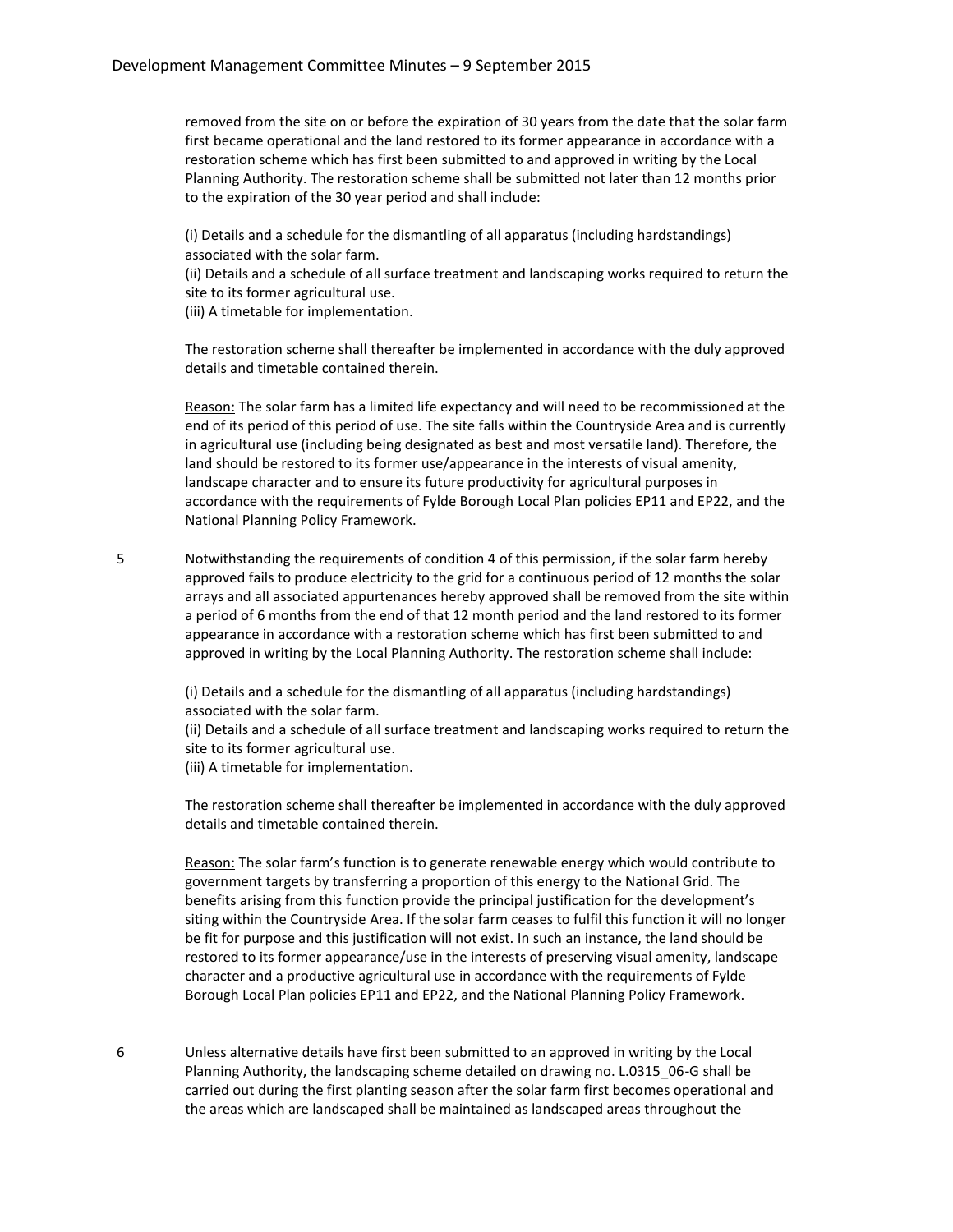lifetime of the development in accordance with the details shown on the approved plan. Any trees, hedges or shrubs removed, dying, being severely damaged or becoming seriously diseased within five years of planting shall be replaced by trees or shrubs of similar size and species to those originally required to be planted.

Reason: To ensure that a suitable landscaped buffer is introduced to the perimeter of the site in order to soften the development's visual impact on the open countryside and surrounding occupiers, and to deliver appropriate biodiversity enhancements as part of the development in accordance with the requirements of Fylde Borough Local Plan policies EP10, EP12, EP14, EP18, EP19 and the National Planning Policy Framework.

7 No development shall take place until a Construction Exclusion Zone has been formed around the Root Protection Areas of those trees/hedgerows identified as being retained as part of the landscaping scheme shown on drawing no. L.0315 06-G. The Construction Exclusion Zone shall be provided in the form of protective fencing of a height and design which accords with the requirements BS 5837: 2012 and shall be maintained as such during the entirety of the construction period.

> Reason: To ensure that measures are put in place to protect existing trees and hedgerows which are to be retained as part of the development in accordance with the requirements of Fylde Borough Local Plan policies EP12 and EP14.

8 Unless alternative details have first been submitted to and approved in writing by the Local Planning Authority, the development hereby approved shall take place in full accordance with the surface water drainage strategy outlined in the Flood Risk Assessment by PFA Consulting (document reference L326-DOC01-FRA-Issue 1) dated April 2015. The measures contained within the Flood Risk Assessment which are designed to ensure that the post-development rate of surface water runoff from the site does not exceed the pre-development (greenfield) rate, including the formation of swales as shown in Appendix 3 of the Flood Risk Assessment and on drawing no. STW 034-11, shall be implemented before the solar farm hereby approved first becomes operational, and retained as such thereafter for the lifetime of the development.

> Reason: To ensure that the development is not at risk of flooding and does not increase flood risk elsewhere, and that adequate measures are put in place for the disposal of surface water in accordance with the requirements of Fylde Borough Local Plan policies EP25 and EP30, and the National Planning Policy Framework.

- 9 Before the solar farm hereby approved first becomes operational, details of a management and maintenance scheme for the sustainable drainage system required by condition 8 of this permission shall be submitted to and approved in writing by the Local Planning Authority. The scheme shall cover the full lifetime of the solar farm and, as a minimum, shall include:
	- 1. arrangements for adoption by an appropriate public body or statutory undertaker, or by an appropriate management and maintenance company.
	- 2. arrangements concerning funding mechanisms for the ongoing maintenance of all elements of the sustainable drainage system (including mechanical components) to include elements such as:
		- 1. on-going inspections relating to performance and asset condition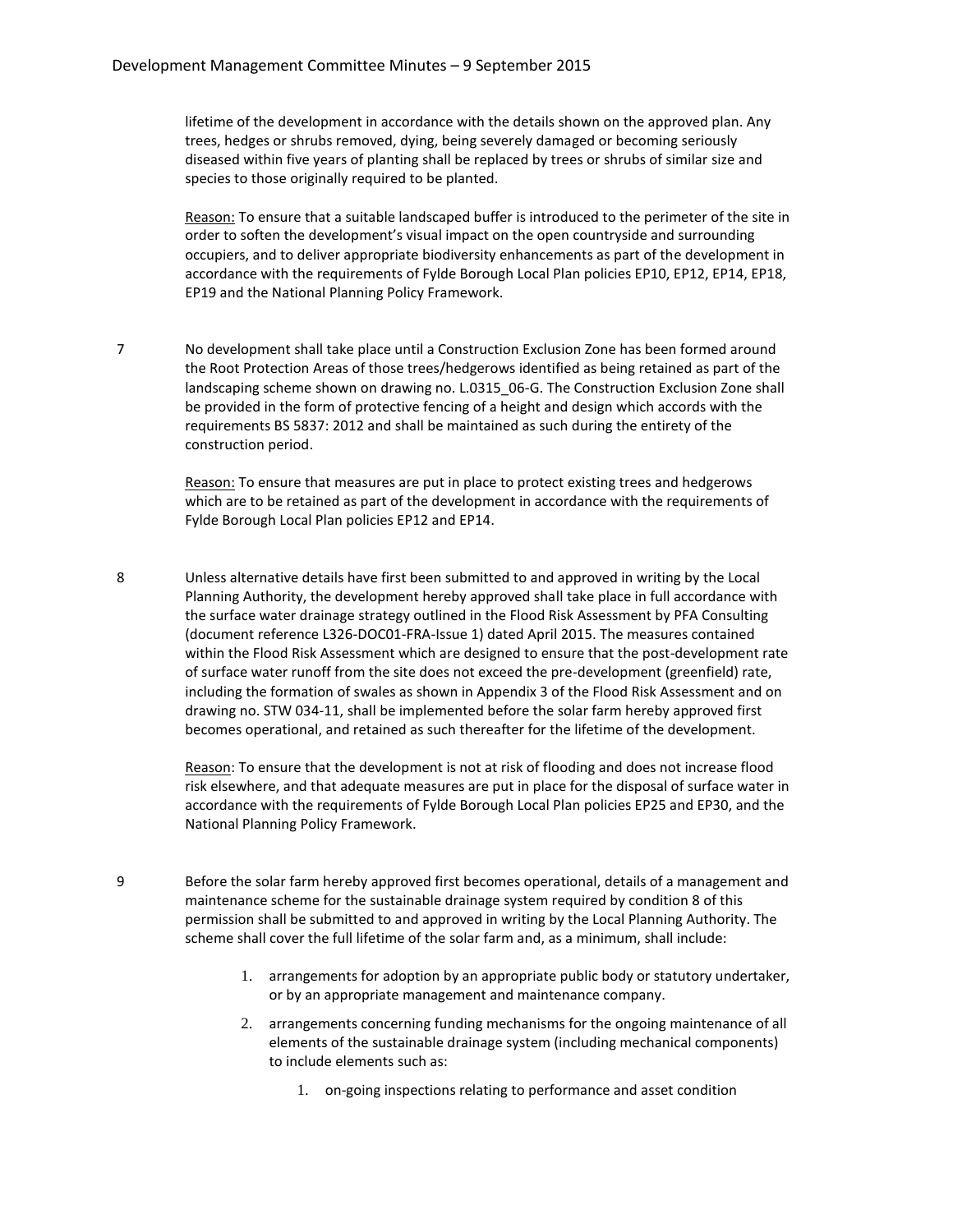assessments.

- 2. operation costs for regular maintenance, remedial works and irregular maintenance caused by less sustainable limited life assets.
- 3. any other arrangements to secure the operation of the surface water drainage scheme throughout its lifetime.
- 3. means of access for maintenance and easements.

The drainage system shall be installed in accordance with the details in the duly approved scheme before the solar farm first becomes operational, and shall be managed and maintained as such thereafter.

Reason: To ensure that satisfactory measures are put in place for the management and maintenance of any sustainable drainage system throughout the lifetime of the development, to minimise the risk of flooding and to limit the potential for surcharging of the sewer network in accordance with the requirements of Fylde Borough Local Plan policies EP25 and EP30, and the National Planning Policy Framework.

10 No development shall take place until an Environmental Management Plan (EMP) has been submitted to and approved in writing by the Local Planning Authority. The EMP shall demonstrate compliance with: (i) the mitigation measures and reasonable avoidance measures set out in Chapter 5 and Appendix 3 of the 'Preliminary Ecological Appraisal' by Avian Ecology (report reference Light-068-368 Issue F1) dated May 2015; (ii) the measures outlined in the 'Biodiversity Management Plan' by Avian Ecology (report reference Light-068-368 Issue F1) dated May 2015; and, in addition, shall include: (iii) a strategy to mitigate the impacts of any construction/decommissioning works to take place during the bird wintering period (October to March inclusive). The EMP shall include a timetable for the implementation/duration of any measures identified in (i) to (iii). Development shall thereafter be carried out in strict accordance with the measures and timetable contained within the duly approved EMP.

> Reason: To ensure that appropriate measures are implemented as part of the development to mitigate the impact of operations during the construction, operational and decommissioning phases of development, to provide adequate compensation for any habitat loss arising as a result of the development, to ensure that the development does not adversely affect the favourable conservation status of protected species and to secure appropriate biodiversity enhancements as part of the development in accordance with the requirements of Fylde Borough Local Plan policy EP19 and the National Planning Policy Framework.

- 11 Unless alternative details have first been submitted to an approved in writing by the Local Planning Authority, the development shall be carried out in full accordance with the following measures outlined in the 'Construction, Decommissioning and Traffic Management Method Statement' by Lightsource Renewable Energy Limited dated May 2015:
	- (i) Access to the site shall only be taken via the existing vehicle ingress/egress from the A583 (Preston New Road), the route of which is highlighted in blue at paragraph 3.1 of the Method Statement.
	- (ii) Works of site preparation, delivery of materials, construction and decommissioning operations shall only take place between the hours of 08:00 and 18:00 Monday to Friday, and between 08:00 and 13:00 on Saturdays.
	- (iii) There shall be no queuing, parking loading or unloading of delivery and/or construction vehicles on the public highway.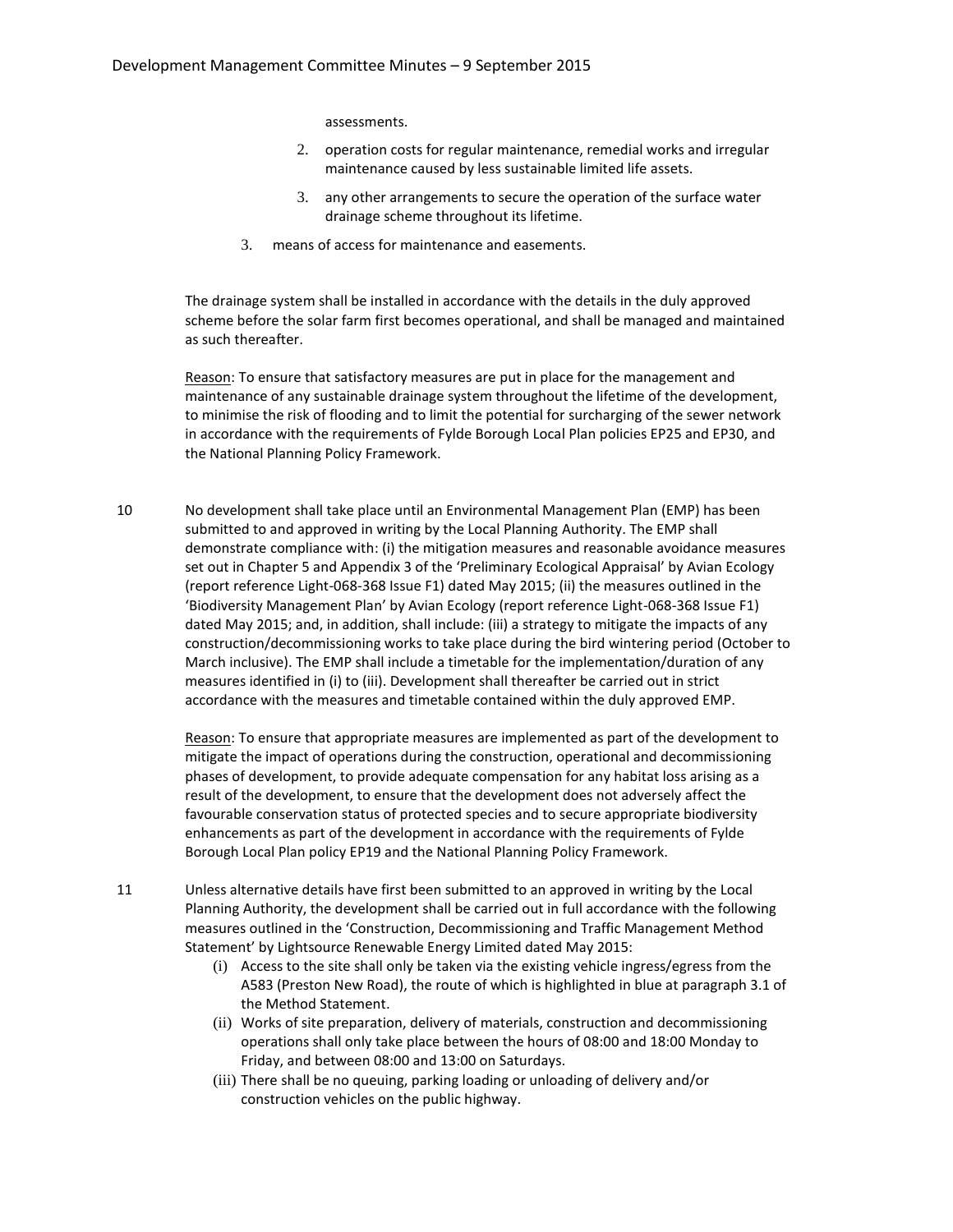- (iv) There shall be no storage of materials outside the area of the construction compound.
- (v) Water misting/spraying to control the emission of dust to the satisfaction of the Local Planning Authority.
- (vi) The recycling/disposal of waste materials arising from the decommissioning activities shall take place in accordance with the details set out in paragraph 7.1 of the Method Statement.

Reason: To ensure safe and convenient access and circulation for vehicular traffic, to prevent obstruction of the surrounding highway network, and to minimise the potential for unacceptable noise and nuisance for neighbouring occupiers in accordance with the requirements of Fylde Borough Local Plan policy EP27 and the National Planning Policy Framework.

12 No development shall take place until a scheme for the provision of traffic warning and directional signs at the junction of the site access onto Preston New Road has been submitted to and approved in writing by the Local Planning Authority. Such a scheme shall include details of the location, size and design of the signs. The duly approved signs shall be erected before any deliveries or construction activities commence, and shall be retained as such for the entirety of the construction period. The signs shall be removed within 5 days following the cessation of the construction period.

> Reason: To enable all construction traffic to enter and exit the site in a safe manner without causing a hazard to other road users in accordance with the requirements of the National Planning Policy Framework.

13 No development shall take place until a scheme for the provision of wheel washing facilities to be operated during the construction period has been submitted to and approved in writing by the Local Planning Authority. The duly approved scheme shall be adhered to for the entirety of the construction period.

> Reason: To ensure that satisfactory provisions are made for wheel washing facilities for construction traffic in order to prevent material trailing onto the highway in the interests of highway safety and visual amenity in accordance with the requirements of Fylde Borough Local Plan policy TR1.

#### **Informative notes:**

- 1. The watercourse adjoining the site is a designated "Main River" and is therefore subject to Land Drainage Byelaws. In particular, no trees or shrubs may be planted, nor fences, buildings, pipelines or any other structure erected within 8 metres of the top of any bank/retaining wall of the watercourse without prior written consent of the Environment Agency.
- 2. The Environment Agency has a right of entry to Main Drain by virtue of Section 172 of the Water Resources Act 1991, and a right to carry out maintenance and improvement works by virtue of Section 165 of the same Act.
- 3. When working in the vicinity of any National Grid pipelines, the standards set out in the National Grid specification SSW22: 'Specification for safe working in the vicinity of National Grid high pressure gas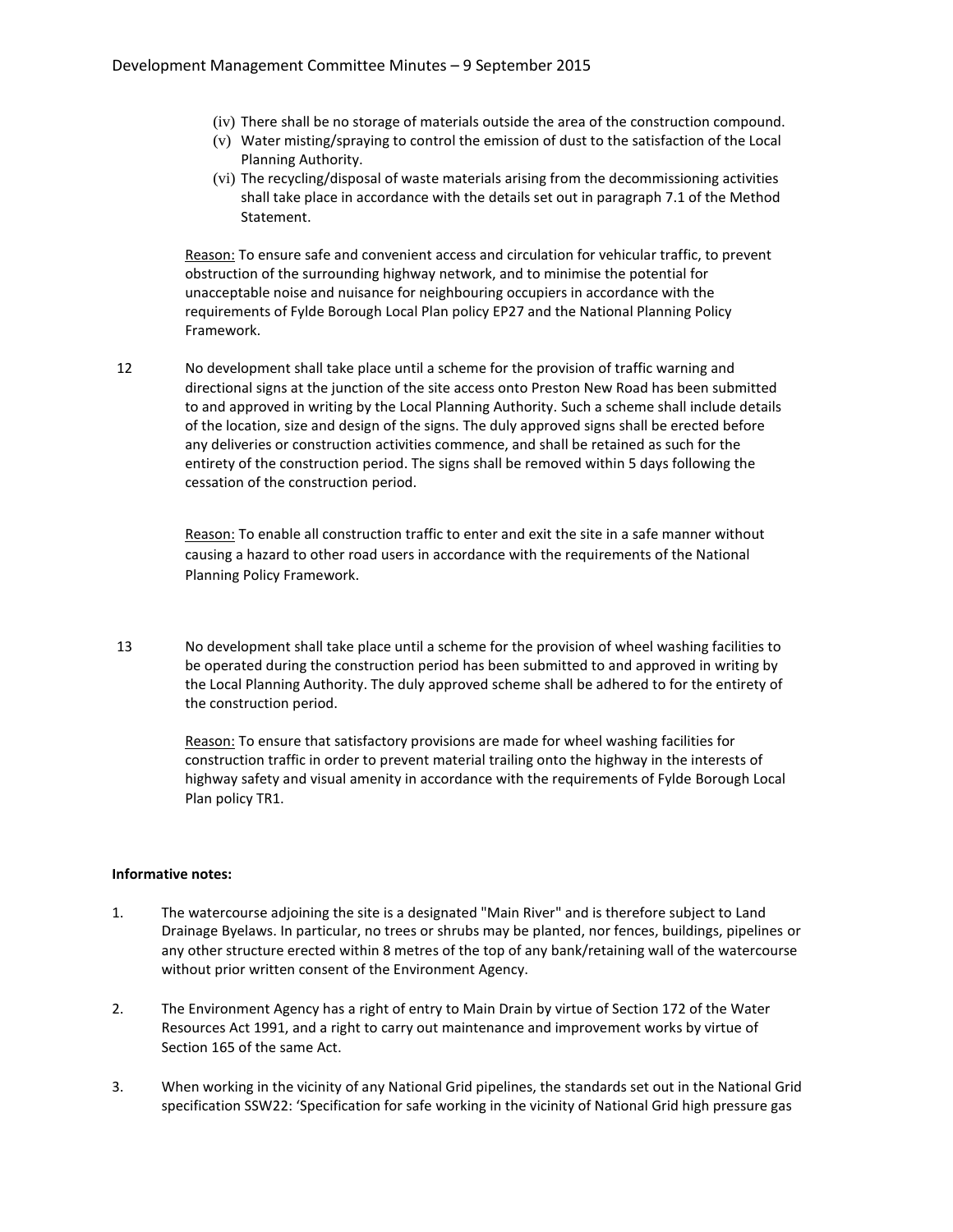pipelines and associated installations – requirements for third parties' must be strictly adhered to. National Grid's Plant Protection team can be contacted on 0800 688 588 for further advice where works are to take place in close proximity to these assets.

- 4. The Local Planning Authority (LPA), in reaching this decision, has followed the guidance in paragraphs 186 and 187 of the National Planning Policy Framework. The Framework advises that the LPA should work proactively with applicants to secure developments that improve the economic, social and environmental conditions of the area. This has been demonstrated by:
	- (i) Actively engaging in pre-application discussions with the applicant to try and find solutions to problems
	- (ii) Providing advice to the applicant/agent during the course of the application on potential problems and possible solutions
	- (iii) Securing revised plans during the course of the application which have overcome initial problems

#### **Item Number:** 4

| Application Reference: 15/0342 |                   | <b>Type of Application:</b>                                                                                                                                                                                                                    | <b>Householder Planning</b><br>Application |
|--------------------------------|-------------------|------------------------------------------------------------------------------------------------------------------------------------------------------------------------------------------------------------------------------------------------|--------------------------------------------|
| <b>Applicant:</b>              | Mr & Mrs Fletcher | Agent:                                                                                                                                                                                                                                         | Keith Gleeson                              |
| Location:                      | PRESTON, PR3 0ZQ  | GLENVIEW, GARSTANG ROAD, LITTLE ECCLESTON WITH LARBECK,                                                                                                                                                                                        |                                            |
| <b>Proposal:</b>               |                   | SINGLE STOREY REAR EXTENSION TO KITCHEN, ENLARGEMENT OF WEST REAR<br>DORMER, EAST SIDE ROOF LIFT TO FORM SECOND STOREY EXTENSION TO ROOF<br>AND ADDITION OF FRONT ENTRANCE AREA ROOF CANOPY AND<br>RECONFIGURATION OF WINDOWS/ENTRANCE DOORWAY |                                            |

#### **Decision**

Householder Planning Application :- Application Deferred

**Reason:** Decision deferred in order to allow for a Committee site visit to be undertaken.

#### **Item Number:** 5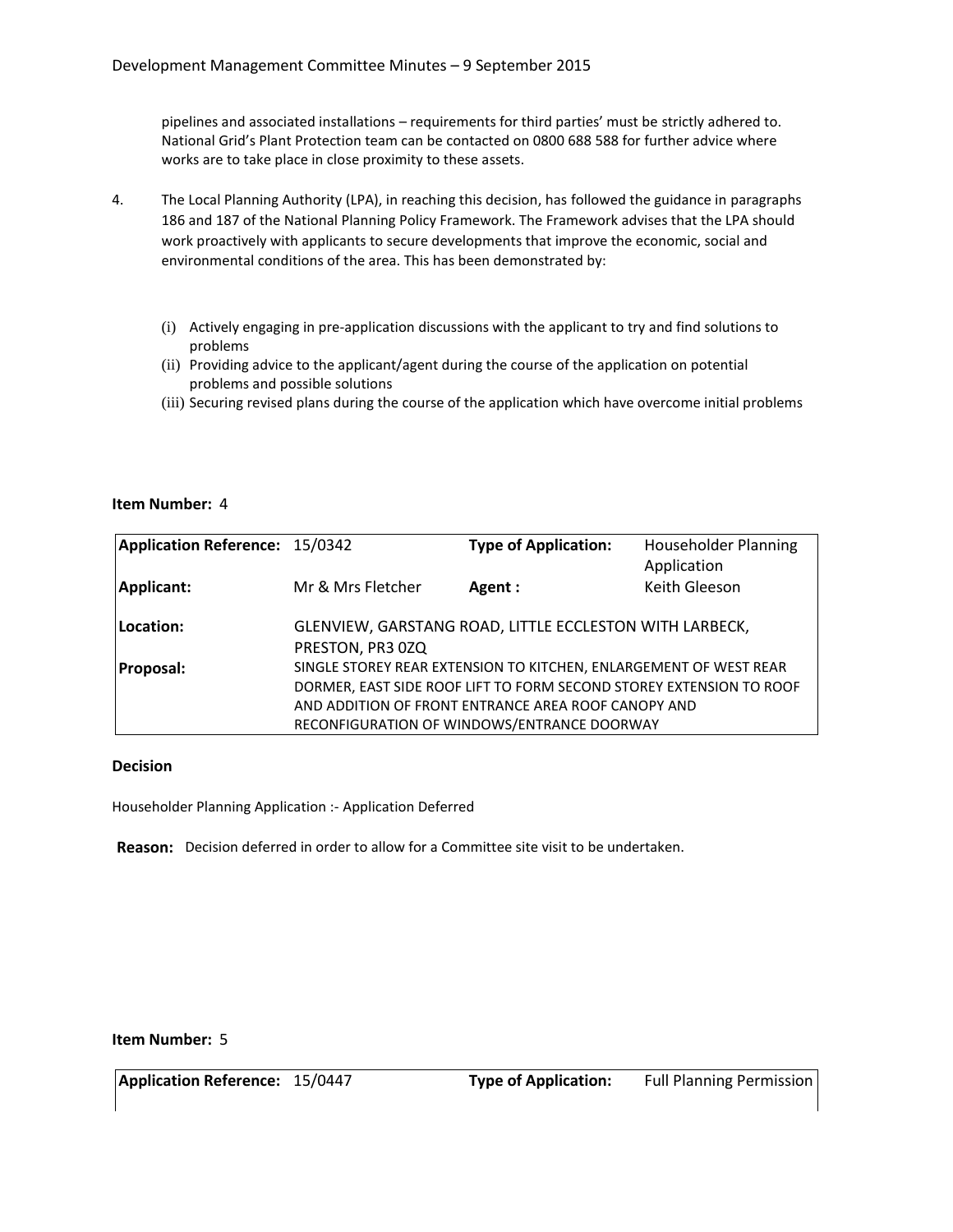| Applicant:       | <b>Persimmon Homes</b><br>Agent:<br>Lancashire                                                                                                                                                                                                                                                                                                                                                                                                                                                                                                                                                                                                                                                                                                                                                                                                                                                      |
|------------------|-----------------------------------------------------------------------------------------------------------------------------------------------------------------------------------------------------------------------------------------------------------------------------------------------------------------------------------------------------------------------------------------------------------------------------------------------------------------------------------------------------------------------------------------------------------------------------------------------------------------------------------------------------------------------------------------------------------------------------------------------------------------------------------------------------------------------------------------------------------------------------------------------------|
| Location:        | PONTINS, CLIFTON DRIVE NORTH, LYTHAM ST ANNES, FY8 2SX                                                                                                                                                                                                                                                                                                                                                                                                                                                                                                                                                                                                                                                                                                                                                                                                                                              |
| <b>Proposal:</b> | MINOR MATERIAL AMENDMENT TO PLANNING PERMISSION 14/0392 FOR<br>REALIGNMENT OF DWELLINGS ON PLOTS 59,60 AND 62, AND SUBSTITUTION OF<br>HOUSE TYPES AS FOLLOWS: (I) REPLACEMENT OF ROSEBERRY HOUSE TYPE WITH<br>KENDAL HOUSE TYPE ON PLOTS 36 AND 57, AND WITH GILBY HOUSE TYPE ON<br>PLOT 47; (II) REPLACEMENT OF KENDAL HOUSE TYPE WITH ROSEBERRY HOUSE<br>TYPE ON PLOTS 37 AND 61, WITH GILBY HOUSE TYPE ON PLOT 49, AND WITH<br>FOUR HANBURY (SEMI-DETACHED) HOUSE TYPE ON PLOTS 10 AND 13; (III)<br>REPLACEMENT OF WINSTER HOUSE TYPE WITH GILBY HOUSE TYPE ON PLOT 50<br>AND WITH THREE ALNWICK (MEWS) HOUSE TYPE ON PLOTS 11 AND 12; (IV)<br>REPLACEMENT OF CORBY HOUSE TYPE WITH GILBY HOUSE TYPE ON PLOTS 54<br>AND 55; (V) REPLACEMENT OF CHEDWORTH HOUSE TYPE WITH GILBY HOUSE<br>TYPE ON PLOT 14 AND (VI) REPLACEMENT OF HATFIELD HOUSE TYPE WITH<br><b>CLAYTON HOUSE TYPE ON PLOT 48</b> |

#### **Decision**

Full Planning Permission :- Delegated to Head of Planning and Regeneration to GRANT planning permission on completion of a supplemental planning obligation under S106 of the Town and Country Planning Act to link the extant planning obligation for outline permission 10/0877 (as amended) to the new reserved matters approval (a 'deed of variation'), and the following conditions (or any amendment to the wording of these conditions or additional conditions that the Head of Planning & Regeneration believes is necessary to make otherwise unacceptable development acceptable):

#### **Conditions and Reasons**

- 1 This permission relates to the following plans:
	- Drawing no. FP-LSA-LP1-PH2 Location plan.
	- Drawing no. FP-LSA-PL1-PH2-73U Planning Layout (phase 2) 73 Unit.
	- Drawing no. 'The Hanbury' Plans and elevations.
	- $-$  Drawing no. 'The Gilby'  $-$  Plans and elevations.
	- Drawing no. 'The Kendal' Plans and elevations.
	- Drawing no. 'The Alnwick' Plans and elevations.
	- Drawing no. 'The Clayton Corner' Plans and elevations.
	- Drawing no. 'The Winster' Plans and elevations.
	- Drawing no. 'The Hatfield' Plans and elevations.
	- Drawing no. 'The Roseberry' Plans and elevations.
	- Drawing no. 'The Rufford' Plans and elevations.
	- Drawing no. 'The Barrington' Plans and elevations.
	- Drawing no. 'The Chedworth' Plans and elevations.
	- $-$  Drawing no. 'The Clandon' Plans and elevations Rev A
	- Drawing no. 'The Runswick' Plans and elevations.
	- Drawing no. 'The Barrington Frontage' Plans and elevations.
	- Drawing no. 'The Clandon Plus' Plans and elevations.
	- Drawing no. 'The Clandon Frontage' Plans and elevations.
	- Drawing no. 'The Kendal' Plans and elevations.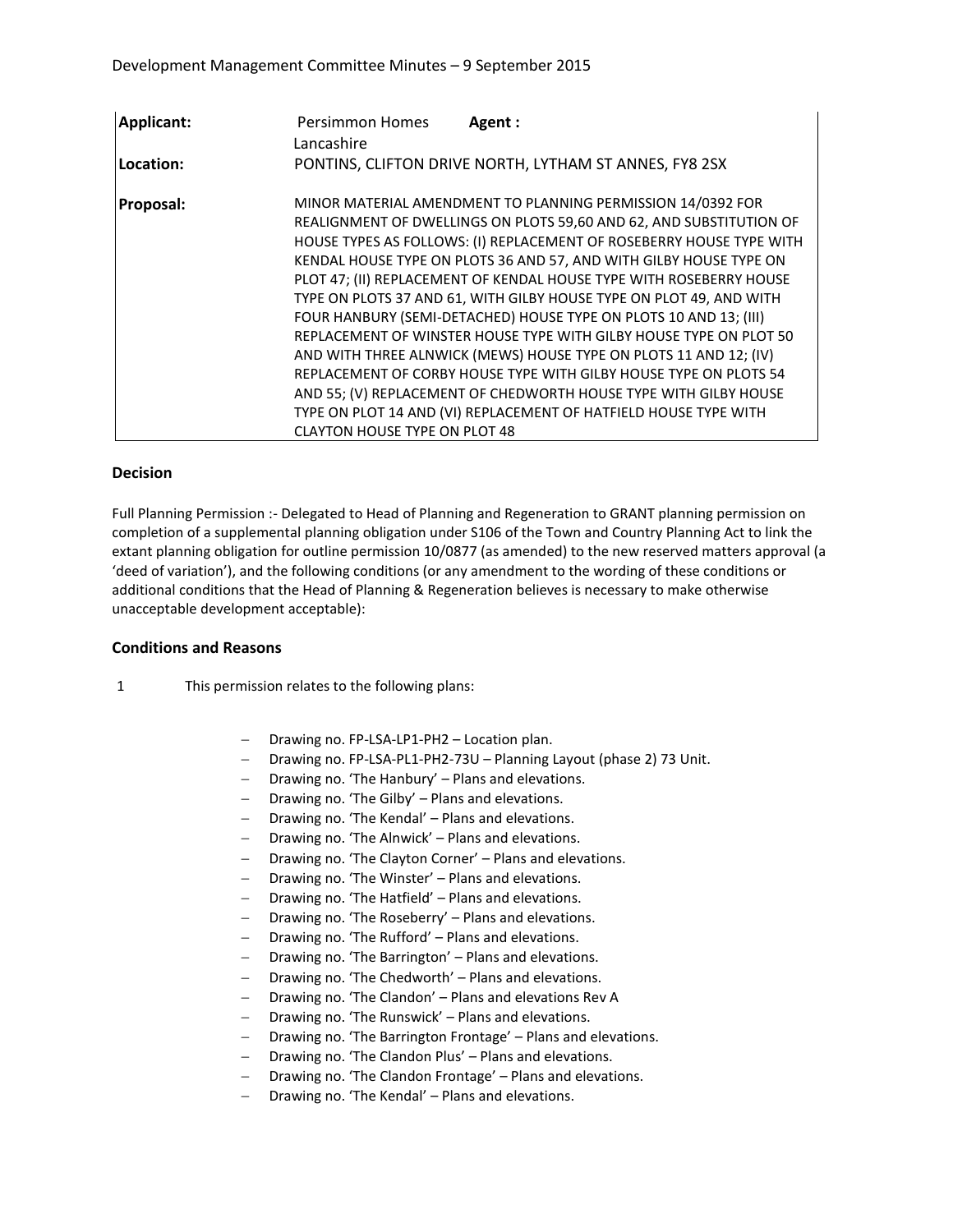The development shall be carried out in complete accordance with the approved drawings.

Reason: For the avoidance of doubt and to ensure a satisfactory standard of development in accordance with the policies contained within the Fylde Borough Local Plan and the National Planning Policy Framework.

2 No development relating to plots 10, 10a, 11, 11a, 12, 13, 13a, 14, 47, 48, 49, 50, 54 and 55 (as identified on drawing no. FP-LSA-PL1-PH2-73U) shall take place until samples or full details of all materials to be used on the external surfaces of the Alnwick, Clayton, Gilby and Hanbury house types have been submitted to and approved in writing by the Local Planning Authority. Such details shall include the type, colour and texture of the materials. The development shall thereafter be implemented in accordance with the duly approved materials.

> Reason: In order to ensure use of appropriate materials which are sympathetic to the character of surrounding buildings and the street scene in the interests of visual amenity in accordance with the requirements of Fylde Borough Local Plan policy HL2 and the National Planning Policy Framework.

3 Unless alternative details have first been submitted to and approved in writing by the Local Planning Authority, the external surfaces of the dwellings which are not specified in condition 2 of this permission shall be constructed in accordance with the materials detailed in the schedule (reference LSA-MS-01 C) submitted in connection with application for approval of details reserved by condition reference DISC/14/0392.

Reason: In order to ensure use of appropriate materials which are sympathetic to the character of surrounding buildings and the street scene in the interests of visual amenity in accordance with the requirements of Fylde Borough Local Plan policy HL2 and the National Planning Policy Framework.

4 Unless alternative details have first been submitted to and approved in writing by the Local Planning Authority, boundary treatments to each dwelling shall be constructed in accordance with the details (including their siting, height, materials and design) indicated on drawing no. LSA-PH2-302 Rev D before the dwelling on each associated plot is first occupied, and shall be retained as such thereafter.

> Reason: To ensure a satisfactory appearance in the interests of visual amenity and to provide adequate levels of privacy between neighbouring dwellings in accordance with the requirements of Fylde Borough Local Plan policy HL2 and the National Planning Policy Framework.

5 Within 3 months of the date of this permission a landscaping scheme for the site shall be submitted to and approved in writing by the Local Planning Authority. Such a scheme shall include details of an appropriate wildflower mix and the type, species, siting, planting distances and a programme of planting of trees and shrubs. The duly approved landscaping scheme shall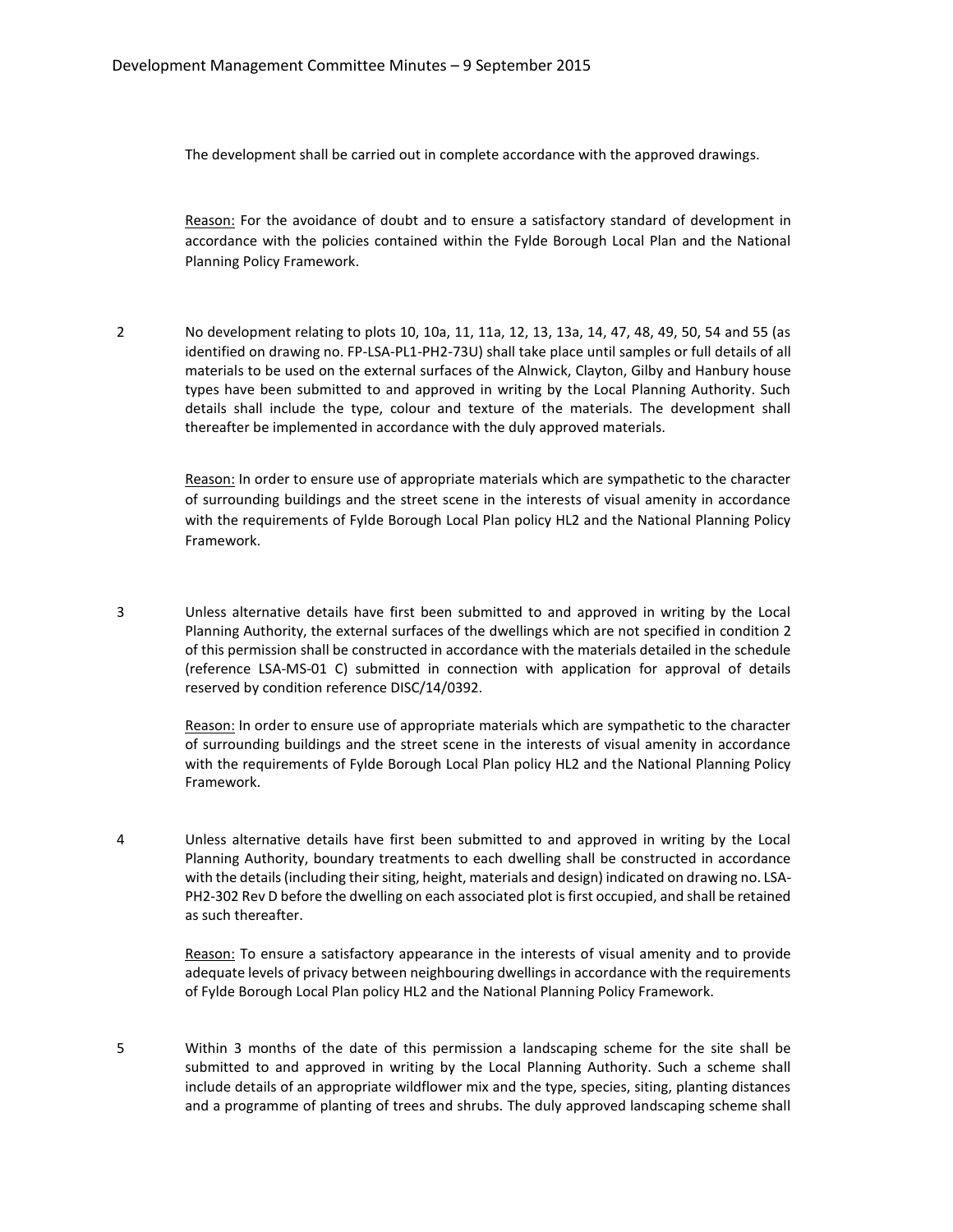be carried out during the first planting season after the development is substantially completed and the areas which are landscaped shall be retained as landscaped areas thereafter. Any trees or shrubs removed, dying, being severely damaged or becoming seriously diseased within 10 years of planting shall be replaced by trees or shrubs of similar size and species to those originally required to be planted. All tree stakes, ties, guys, guards and protective fencing shall be maintained in good repair and renewed as necessary. Mulching is required to a minimum layer of 75mm of spent mushroom compost or farm yard manure which should be applied around all tree and shrub planting after the initial watering.

Reason: In order to ensure satisfactory provision of landscaping as part of the development layout in accordance with the requirements of Fylde Borough Local Plan policy EP14.

6 Within 3 months of the date of this permission samples or full details of materials to be used in the construction of all hard surfaced areas of the site shall be submitted to and approved in writing by the Local Planning Authority. The development shall thereafter be carried out in accordance with the duly approved surfacing materials.

> Reason: In order to ensure satisfactory treatment of hard surfaced areas in the interests of visual amenity in accordance with the requirements of Fylde Borough Local Plan policy HL2.

7 Within 3 months of the date of this permission details for the provision of pedestrian, cycle and wildlife corridor routes through the site shall be submitted to and approved in writing by the Local Planning Authority. The development shall thereafter be implemented in accordance with the duly approved details.

> Reason: To secure appropriate permeability of the site by residents, visitors and wildlife in accordance with the requirements of Fylde Borough Local Plan policies HL2, TR1, EP15, EP16 and EP19.

8 Within 3 months of the date of this permission a scheme for the provision of the public open space to the northeast corner of the site (the siting and extent of which is identified on drawing no. FP-LSA-PL1-PH2-73U) shall be submitted to and approved in writing by the Local Planning Authority. Such a scheme shall include details of the layout, design and maintenance arrangements for the open space, and a timetable for its provision. The open space shall thereafter be provided, and subsequently maintained, in accordance with the details and timetable in the duly approved scheme.

> Reason: To ensure the satisfactory provision and ongoing maintenance of public open space in accordance with the requirements of Fylde Borough Local Plan policy TREC17 and the National Planning Policy Framework.

9 None of the dwellings hereby approved shall be first occupied until details for the ongoing maintenance of the communal areas of the site and any other areas that are not part of the domestic curtilage of any dwelling (including all areas of incidental landscaping) have been submitted to and approved in writing by the Local Planning Authority. The relevant areas of the site shall thereafter be maintained in accordance with the duly approved details.